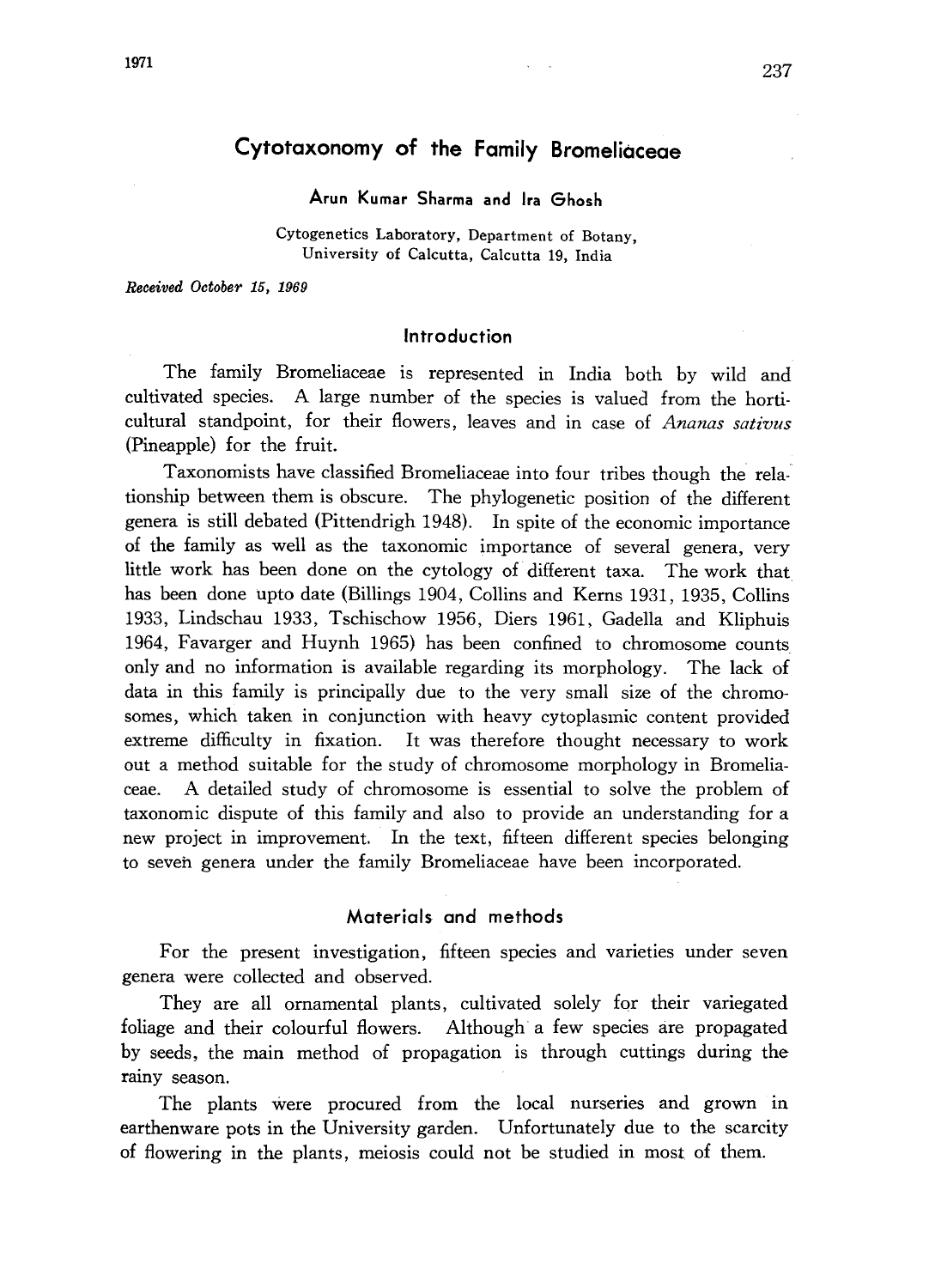Studies of the somatic chromosomes, were mainly made from temporary squash preparations. Different pretreating chemicals were tried. Pretreatment in saturated solution of paradichlorobenzene in dist. water again saturated with aesculin, for two hours and fifteen minutes at  $8^{\circ}$ C-10 $^{\circ}$ C, was found most suitable and as such it was used as a common pretreating agent in all cases. The root tips were then fixed in acidulated alcohol (1 part conc. HCl: 4 parts of rectified spirit) for 40 minutes and kept in 45% acetic acid for an hour and stained in 2% aceto-orcein and  $(N)$  HCl mixture  $(9:1)$ . They were kept over night in the stain at  $45^{\circ}$ C and finally squashed in  $45\%$  acetic acid. Meiosis was studied mainly from aceto-carmine smears. The preparations were made permanent by inverting the slides in butyl alcohol grades and finally mounting in euparal.

Figures were drawn with  $\times 20$  eye-piece and 1.3 apochromatic objective with a condenser of 1.3 N.A. at a table magnification of approximately  $\times$ 2,900. In the figures and idiograms, the chromosomes with secondary con strictions have been drawn in outline.

### **Observations**

The present study of the family Bromeliaceae reveals a natural assem blage. The chromosomes are generally very small in size. Besides, the different species and varieties differ from each other by their definite chromo some characteristics and these may be considered as the criteria for their identification. The chromosome complements studied here show similarities in their morphology and size and for this a general karyotype is described for the family. The general types which can be identified are:

- Type A: Medium sized chromosome with two constrictions, primary and secondary, one nearly median and other nearly sub terminal at the shorter end.
- Type B: Medium sized chromosome with two constrictions located at the opposite ends of the long middle arm, on nearly sub median and the other nearly sub-terminal in position.
- Type C: Medium sized chromosome with a nearly median primary constriction and a satellite at the distal end of one arm, attached by a SAT-thread.
- Type D: Medium sized to very short chromosome with nearly sub median to median primary constriction.

Genus-Ananas Tourn. ex Linn.

Two species and one variety of this genus have been studied. All of them show a constant chromosome number, viz.  $2n=50$ . Chromosomes are very short. Secondary constrictions are found to be present in two to five pairs of chromosomes. Gradation in size is noticed.

1. Ananas sativus Schultz  $2n = 50 = A_1 + B_1 + C_2 + D_{40} = 1.7\mu - 0.89\mu$ (Fig. 1).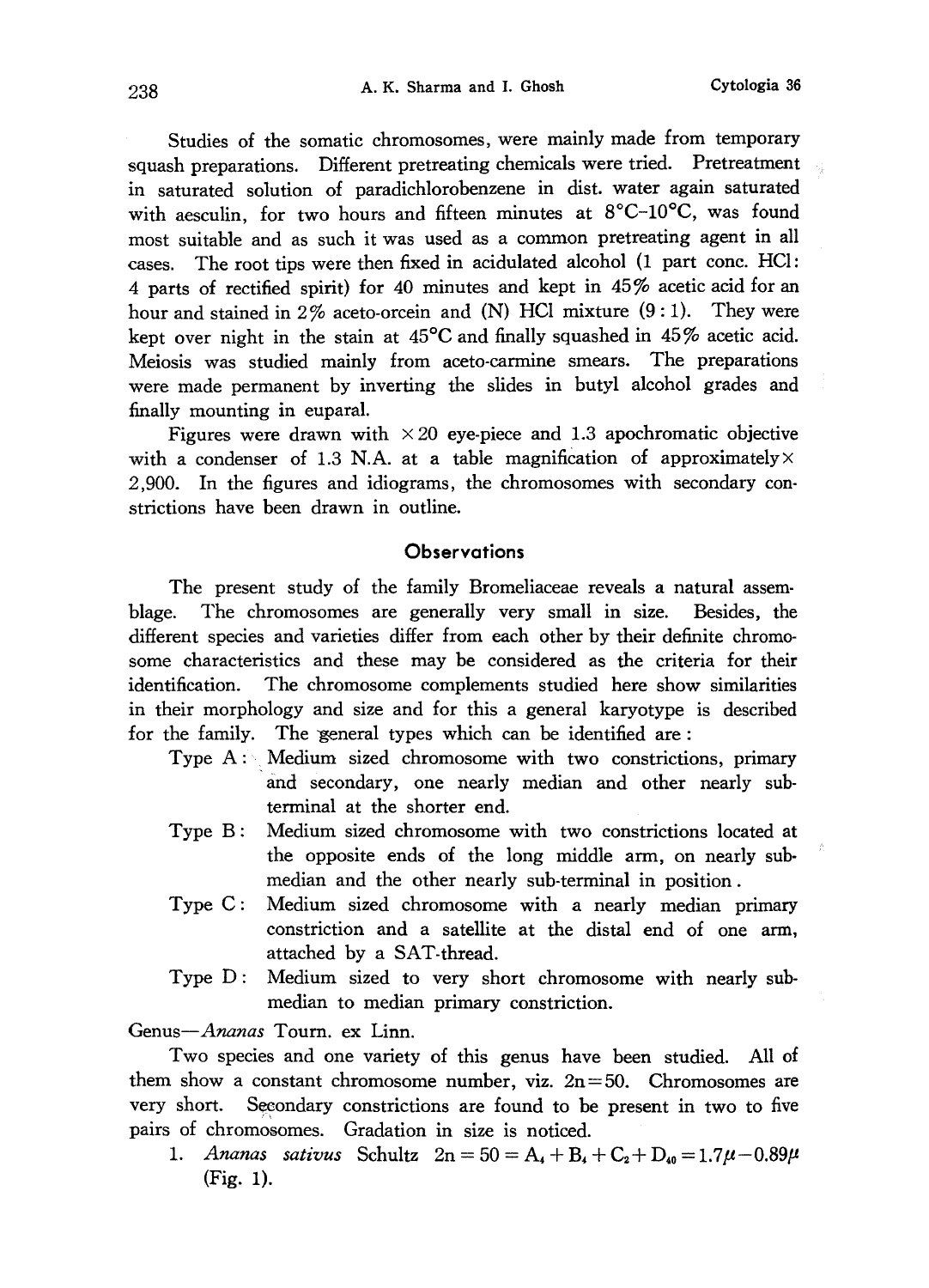Somatic nuclei showing varying chromosome numbers  $2n=28$  and 34 (Figs. 2, 3) have also been observed.

<sup>2.</sup> A. sativus Schultz, var. variegatis  $2n=50=B_2+C_4+D_{44}=1.5\mu-0.68\mu$ (Fig. 4).

| $\mathbf{\mathring{8}}$<br>A              | Ō<br>A<br>1                                                                                           | oo a          |                   |                                                                                       |               |                                                                                                                                                                                                                                                                                                                                                                                                                                                       | Ananas sativus |  |  |                                |  |  |  |  |  |  |
|-------------------------------------------|-------------------------------------------------------------------------------------------------------|---------------|-------------------|---------------------------------------------------------------------------------------|---------------|-------------------------------------------------------------------------------------------------------------------------------------------------------------------------------------------------------------------------------------------------------------------------------------------------------------------------------------------------------------------------------------------------------------------------------------------------------|----------------|--|--|--------------------------------|--|--|--|--|--|--|
| ပြီ<br>မ                                  | $\frac{1}{\delta}$<br>$\overline{\mathbf{A}}$                                                         | $\frac{1}{2}$ |                   |                                                                                       |               |                                                                                                                                                                                                                                                                                                                                                                                                                                                       |                |  |  | A. sativus var. variegatis     |  |  |  |  |  |  |
| စ္ပ်                                      | စ္စီ<br>5                                                                                             |               |                   |                                                                                       |               |                                                                                                                                                                                                                                                                                                                                                                                                                                                       | Ananas sp.     |  |  |                                |  |  |  |  |  |  |
| $\frac{6}{A}$                             | $\frac{6}{4}$<br>6                                                                                    | စ်<br>A       |                   |                                                                                       |               |                                                                                                                                                                                                                                                                                                                                                                                                                                                       |                |  |  | Bilbergia euphemiae            |  |  |  |  |  |  |
| $\mathop{\delta}\limits^{5}_{\mathsf{A}}$ | និ<br>A<br>9                                                                                          | င်<br>ဝ       |                   | $\begin{array}{c} 88 \\ c \end{array}$                                                | $\frac{1}{D}$ |                                                                                                                                                                                                                                                                                                                                                                                                                                                       | B. liboniana   |  |  |                                |  |  |  |  |  |  |
|                                           | $\begin{array}{ccc}\n\delta & \delta & \delta \\ 0 & \delta & \delta \\ A & A & A\n\end{array}$<br>10 |               | $\delta$ $\delta$ |                                                                                       |               |                                                                                                                                                                                                                                                                                                                                                                                                                                                       | B. venezuelana |  |  |                                |  |  |  |  |  |  |
| စိ<br>$\mathbf c$                         | ģ<br>$\tilde{c}$<br>11                                                                                | ģ             | CDD               |                                                                                       | D             | $\mathbf{D}$                                                                                                                                                                                                                                                                                                                                                                                                                                          |                |  |  | $B. \; vittata \times zebrina$ |  |  |  |  |  |  |
| $rac{1}{\circ}$                           | $\frac{1}{8}$                                                                                         | $\frac{1}{2}$ |                   | $\begin{array}{c} \frac{1}{6} & \frac{1}{6} \\ \frac{1}{6} & \frac{1}{6} \end{array}$ |               | $\begin{array}{ccccccccccccccccccccccccccccccccccccccccccccc} \texttt{a} & \texttt{a} & \texttt{b} & \texttt{c} & \texttt{c} & \texttt{c} & \texttt{c} & \texttt{c} & \texttt{c} & \texttt{c} & \texttt{c} & \texttt{c} & \texttt{c} & \texttt{c} & \texttt{c} & \texttt{c} & \texttt{c} & \texttt{c} & \texttt{c} & \texttt{c} & \texttt{c} & \texttt{c} & \texttt{c} & \texttt{c} & \texttt{c} & \texttt{c} & \texttt{c} & \texttt{c} & \texttt{c}$ |                |  |  |                                |  |  |  |  |  |  |
| $\ddot{\delta}$                           | 12                                                                                                    |               |                   |                                                                                       |               |                                                                                                                                                                                                                                                                                                                                                                                                                                                       |                |  |  | Caraguata andreana             |  |  |  |  |  |  |

Figs. 1, 4, 5, 6, 9, 10 and 12. Showing the idiograms of Ananas sativus  $(2n=50)$ , A. sativus var. variegatis (2n=50), Ananas sp. (2n=48), Bilbergia euphemiae (2n=52), B. liboniana (2n=48), B. venezuelana (2n=54), B. vittata $\times$ zebrina (2n=50), Caraguata andreana (2= 98) respectively.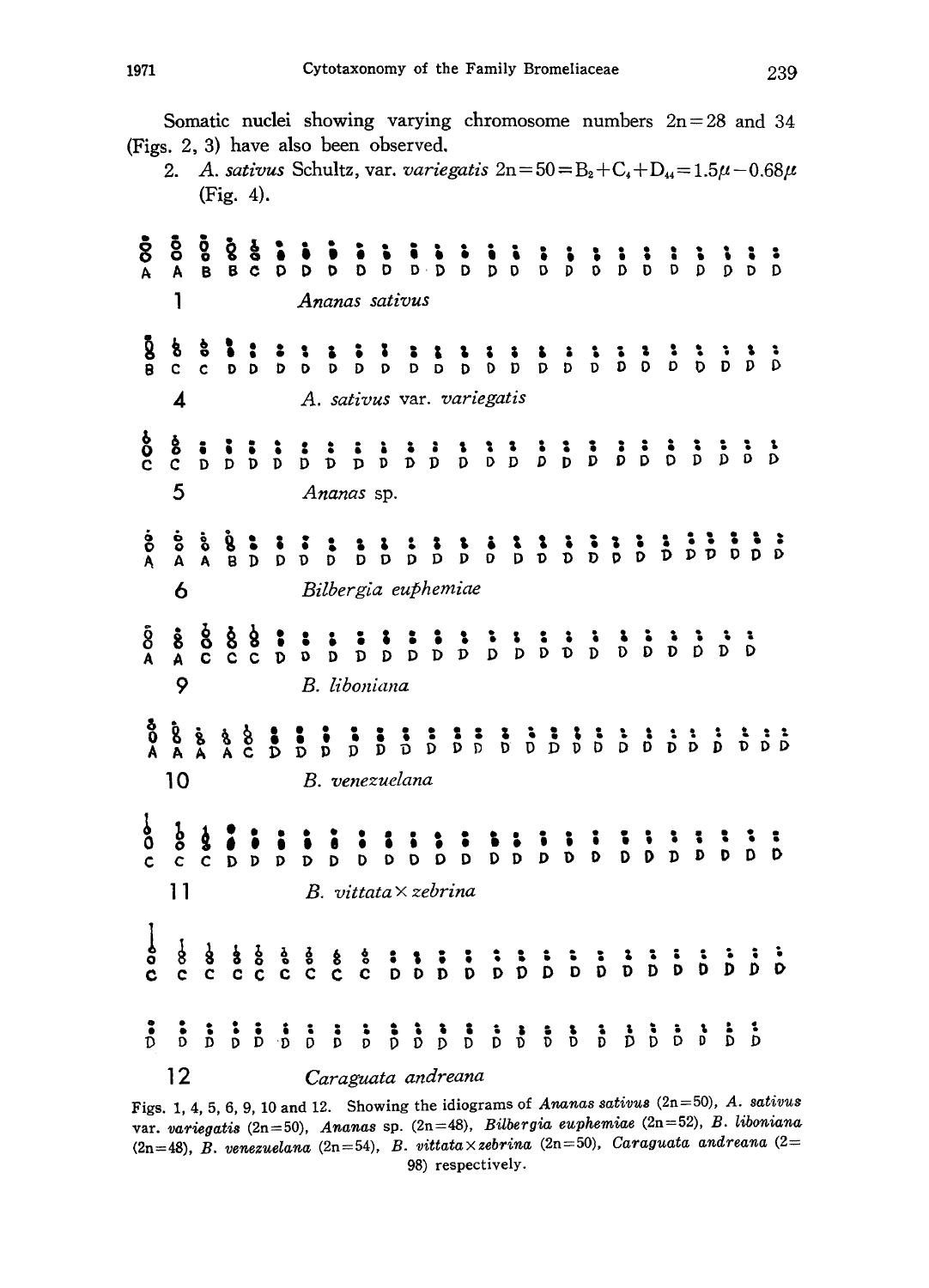3. Ananas species (horticultural)  $2n=50=C_4+D_{46}=1.7\mu-0.51\mu$  (Fig. 5). Genus-Bilbergia Thunb.

The four species of this genus explored differ in their somatic chromosome number. Chromosomes are medium sized to very short. Secondary constrictions are located on three to five pairs. The different species show similarity in their general chromosome morphology.

4. Bilbergia euphemiae E. Morr.  $2n = 52 = A_6 + B_2 + D_4 = 1.3\mu - 0.68\mu$ 

| ბо<br>в        | $\frac{5}{8}$          | о<br>В                                                                        | D                               |                                                       |                        | D                | $\overline{D}$ | D                  | $\tilde{\mathbf{o}}$ | Ď | Ď | Ď |  | $\overline{D}$ $\overline{D}$ | $\overline{D}$ |  |  |  |  |  |               |  |                               |           |
|----------------|------------------------|-------------------------------------------------------------------------------|---------------------------------|-------------------------------------------------------|------------------------|------------------|----------------|--------------------|----------------------|---|---|---|--|-------------------------------|----------------|--|--|--|--|--|---------------|--|-------------------------------|-----------|
| 16             |                        |                                                                               |                                 |                                                       | Cryptanthus bivittatus |                  |                |                    |                      |   |   |   |  |                               |                |  |  |  |  |  |               |  |                               |           |
| $\delta$       | ood<br>A<br>17         | oo*                                                                           |                                 | $\begin{array}{c} 0 & 0 & 0 \\ D & D & D \end{array}$ |                        | $\sum_{i=1}^{n}$ |                | C. bromelioides    |                      |   |   |   |  |                               |                |  |  |  |  |  |               |  |                               |           |
| ິງ<br>ອ        | å<br>$\overline{B}$    | ģ<br>$\mathbf{B}$                                                             | $\frac{1}{8}$<br>c <sub>b</sub> |                                                       | D                      | D                |                |                    |                      |   |   |   |  |                               |                |  |  |  |  |  |               |  |                               |           |
|                | 18                     |                                                                               |                                 |                                                       |                        |                  |                | C. praetextus      |                      |   |   |   |  |                               |                |  |  |  |  |  |               |  |                               |           |
| $\frac{8}{3}$  | $\frac{8}{c}$          | ģ                                                                             |                                 |                                                       |                        |                  |                |                    |                      |   |   |   |  |                               |                |  |  |  |  |  |               |  |                               |           |
|                |                        |                                                                               |                                 |                                                       |                        |                  |                |                    |                      |   |   |   |  |                               |                |  |  |  |  |  |               |  |                               |           |
| 19             |                        |                                                                               |                                 |                                                       |                        | Dyckia argentea  |                |                    |                      |   |   |   |  |                               |                |  |  |  |  |  |               |  |                               |           |
| oo<br>A        |                        | $\mathop{\otimes}\limits^{\bullet}_{A} \mathop{\otimes}\limits^{\bullet}_{B}$ | $\frac{5}{8}$                   | io<br>B                                               | $\ddot{\phantom{0}}$   |                  |                |                    |                      |   |   |   |  |                               |                |  |  |  |  |  |               |  |                               |           |
|                | 20                     |                                                                               |                                 |                                                       |                        | D. sulphurea     |                |                    |                      |   |   |   |  |                               |                |  |  |  |  |  |               |  |                               |           |
| $\dot{\delta}$ | $\ddot{\text{8}}$<br>A |                                                                               |                                 |                                                       |                        |                  |                |                    |                      |   |   |   |  |                               |                |  |  |  |  |  |               |  |                               |           |
| 21             |                        |                                                                               |                                 |                                                       | Neoregelia spectabilis |                  |                |                    |                      |   |   |   |  |                               |                |  |  |  |  |  |               |  |                               |           |
| $\frac{8}{4}$  | និ<br>A                | $\frac{8}{B}$                                                                 |                                 |                                                       |                        |                  |                |                    |                      |   |   |   |  |                               |                |  |  |  |  |  | $\frac{1}{D}$ |  | $\overline{D}$ $\overline{D}$ | $\dot{b}$ |
| 22             |                        |                                                                               |                                 |                                                       |                        |                  |                | Pitcairnia punicea |                      |   |   |   |  |                               |                |  |  |  |  |  |               |  |                               |           |

Figs. 16, 17, 18, 19, 20, 21 and 22. Showing the idiograms of Cryptanthus bivittatus  $\ddot{c}$ n= 36), C. bromeloides (2n=34), C. praetextus (2n=34), Dyckia argentea (2n=100), D. sulphur  $(2n=50)$ , Neoregelia spectabilis  $(2n=46)$  and Pitcairnia punicea  $(2n=50)$  respectively.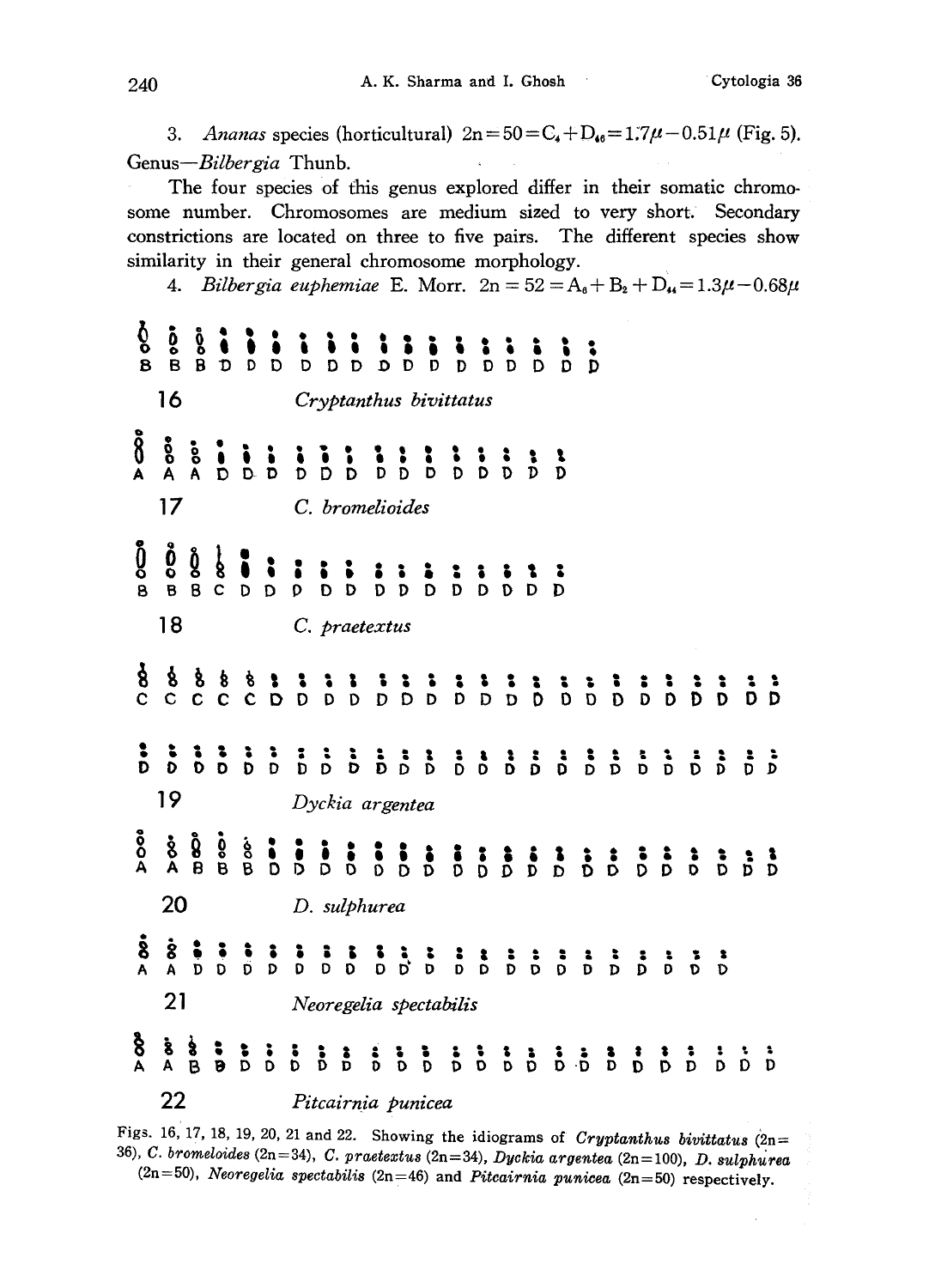(Fig. 6). Variant nuclei with  $2n=42$ , 56 (Figs. 1, 8) have been observed.

- 5. Bilbergia liboniana D. Forst.  $2n=48=A_4+C_6+D_{38}=1.5\mu-0.5\mu$ (Fig. 9).
- 6. B. venezuelana Mez.  $2n = 54 = A_s + C_2 + D_d = 1.7\mu 0.5\mu$  (Fig. 10).
- 7. B. vittata Brongn $\times$ B. zebrina Lindl. 2n=50=C<sub>3</sub>+D<sub>4</sub>=2.4 $\mu$ -0.89 $\mu$ (Fig- 11).

Genus-Caraguata Lindl.

Only one species under this genus has been worked out. Chromosomes are comparatively long to very small in size.

8. Caraguata andreana E. Morr.  $2n = 98 = C_{18} + D_{80} = 2.7\mu - 0.51\mu$  (Fig. 12).

Somatic nuclei showing variations in chromosome number with  $2n=82$ , 86 and 94 (Figs. 13, 14 and 15) have also been observed.

Genus Cryptanthus Otto et Dietr.

Three species under this genus have been studied. Two of them contain  $2n=34$  chromosomes and one  $2n=36$  chromosomes. Chromosomes are medium sized to small. Secondary constrictions are located on six to eight of them.

- 9 C. bivittatus Regel.  $2n = 36 = B_6 + D_{30} = 2.2\mu 1.0\mu$  (Fig. 16).
- 10. C. bromeloides Otto and Dietr  $2n=34=A_8+D_{28}=2.4\mu-1.0\mu$  (Fig. 17).
- 11. C. praetextus Morr. ex Baker  $2n = 34 = B_3 + C_2 + D_{28} = 2.4\mu 1.0\mu$ (Fig. 18).

Genus Dyckia Shuft.

Two species under this genus have been investigated one with  $2n=50$ and the other with  $2n=100$  chromosomes. Chromosomes are in general short.

- 12. Dyckia argentea Nichols.  $2n = 100 = C_{10} + D_{90} = 1.5\mu 0.98\mu$  (Fig. 19).
- 13. D. sulphurea C. Koch.  $2n = 50 = A_4 + B_4 + C_2 + D_{40} = 1.8\mu 0.89\mu$  (Fig. 20).

Genus-Neoregelia L. B. Smith

Only one species has been studied.

14. N. spectabilis L. B. Smith  $2n=46=A_4+D_{42}=1.5\mu-0.51\mu$  (Fig. 21). Genus-Pitcairnia L. Herit.

Only one species under this genus has been studied.

15. P. punicea Lindl. ex Hassk  $2n = 50 = A_4 + C_2 + D_4 = 1.3\mu - 0.51\mu$  (Fig. 22).

In meiosis twenty five bivalents have been noted in metaphase I (Fig. 23). No irregularities were seen.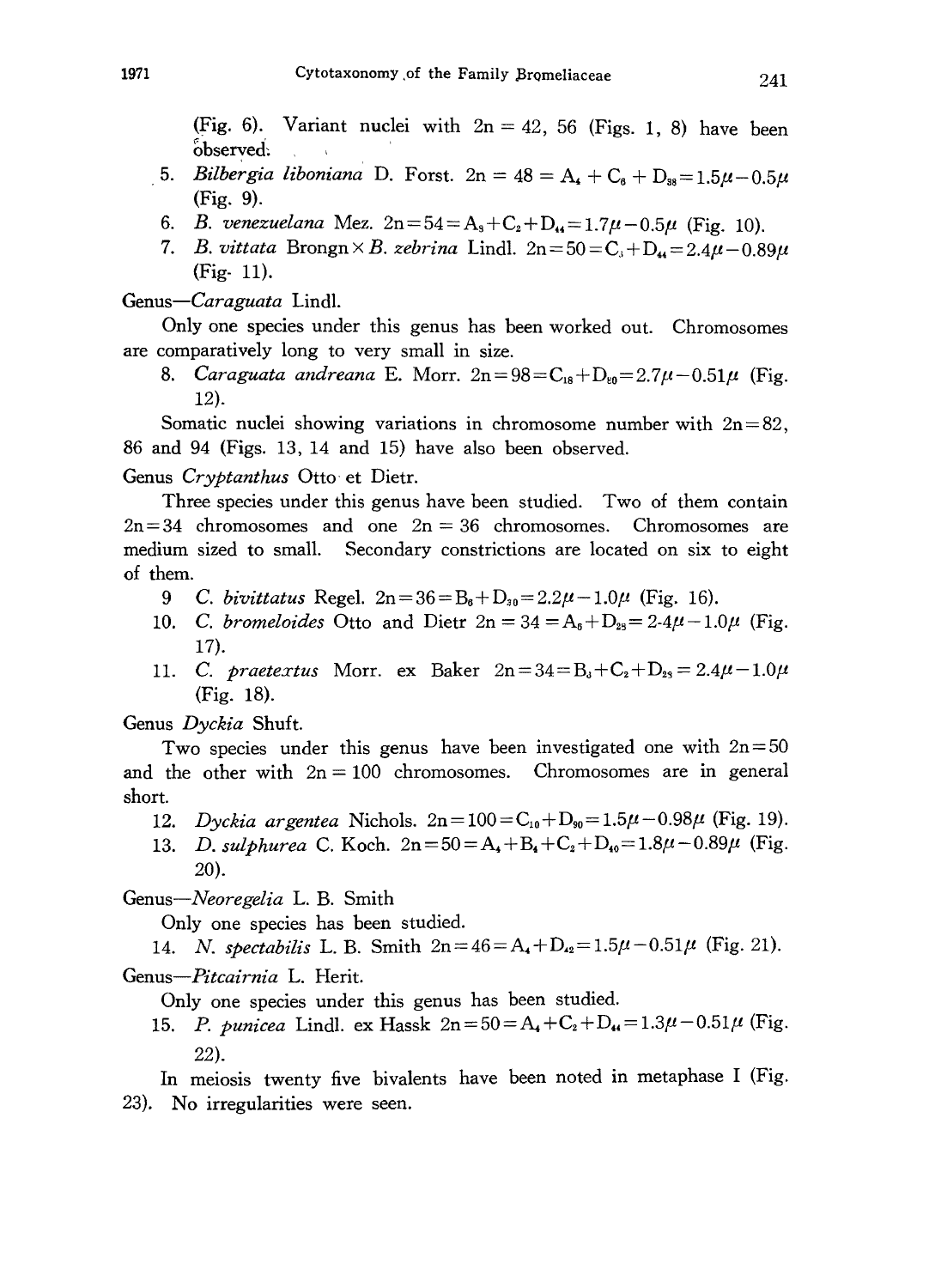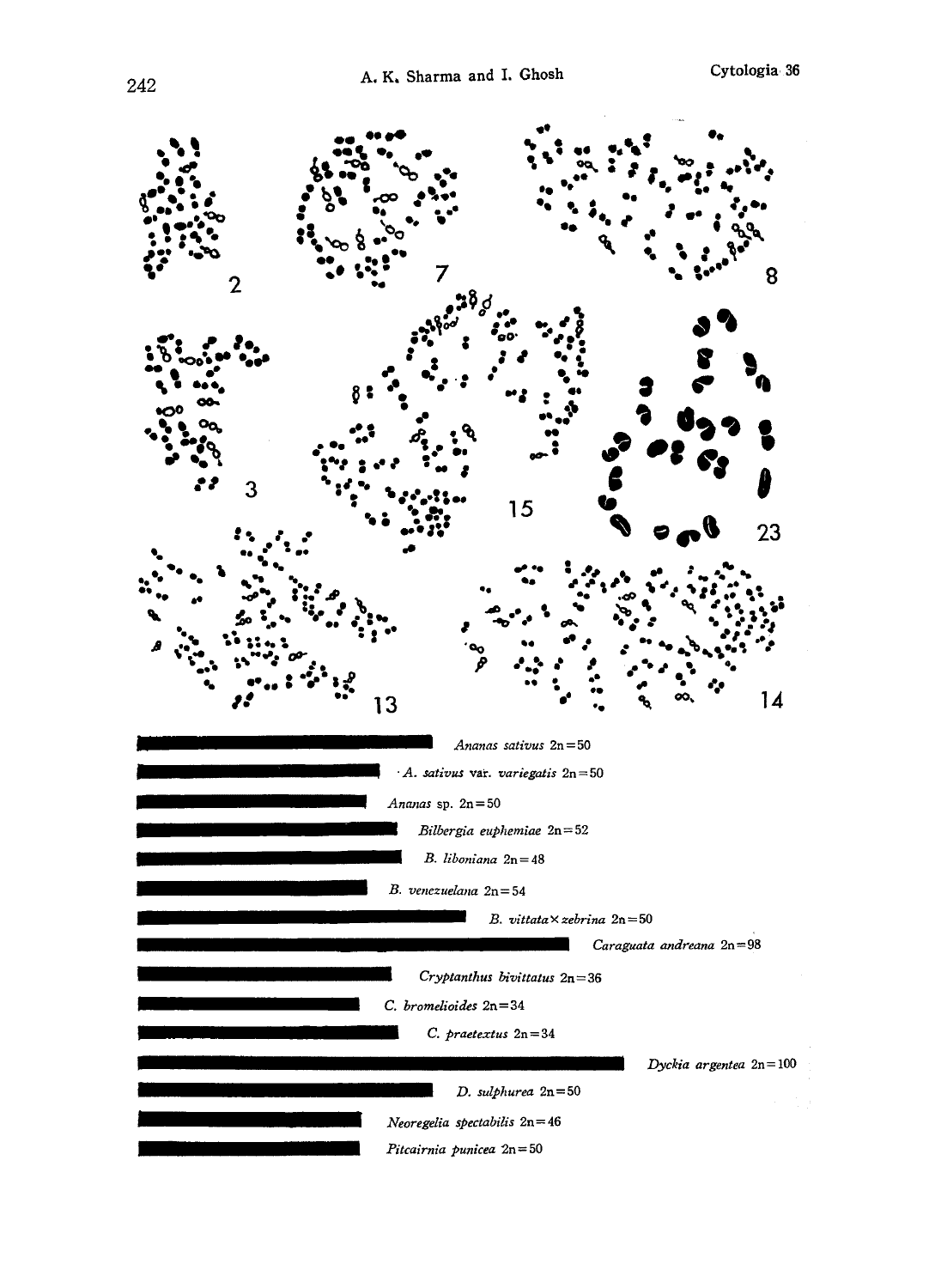## **Discussion**

Different tribes of Bromeliaceae have shown the existence of varying basic numbers in the constituent genera-the implications of which will be discussed later. But karyotype analysis of all the taxa of this family has revealed. facts of fundamental interest. The idiograms, in general, show outstanding similarity among different species and genera. In the gross morphology of the chromosomes, as well as the chromatin content,-the uniformity is conspicuous and is indeed remarkable in a large family like Bromeliaceae where the number of genera is quite large, distributed under several tribes. Except in *Cryptanthus*, where a few chromosomes are slightly larger than the rest, all other taxa are characterised by medium to short chromosomes with slight gradation in size. Asymmetry in relation to chromo some size is mostly lacking in most of the genera. The primary constrictions, too vary from median to submedian in position which, taken in conjunction with the size, present a uniform appearance in the idiogram. The total amount of chromatin matter varies between  $47\mu - 21\mu$  (vide histogram) and the increase and decrease are principally correlated with the corresponding increase or decrease in chromosome number. The number of secondary con strictions varies between four to eighteen and the morphology of the chromo somes bearing them differs widely.

All these facts, taken together, distinctly suggest the homogeneity of the family Bromeliaceae (vide Smith 1934).

Taking for granted the homogeneity of the family, the critical details of the karyotype showed differences confirming the status of different taxa from the cytological stand point. In *Caraguata andreana* specially, the exaggerated appearance of the satellite is remarkable. Moreover, the number and combination of secondary constrictions vary from species to species implying the importance of structural alteration in the evolution of species (Dobzhansky 1947, Sharma and Sharma 1959).

### Karyotype analysis and taxonomic status of different tribes

The first tribe Navieae of Hutchinson (1959) is monotypic with one genus Navia. No cytological investigation has so far been carried out in this genus and as such it is not possible to ascertain the validity of its status as the first genus of this family.

Of the second tribe Pitcairnieae, five genera have so far been studied namely, Puya, Dyckia, Lindmannia, Hechtia and Pitcairnia-including the present investigations on Dyckia and Pitcairnia. In the species of Dyckia,

Figs. 2, 3, 7, 8, 13, 14, 15. Variation nuclei of Ananas sativus (2n=38, 34), Bilbergia euphemiae  $(2n=42, 56)$  and Caraguata andreana  $(2n=82, 86$  and 94 chromosomes) respectively. Fig. 23. Pollen mother cell division of Pitcairnia punicea showing 25 bivalents. Histogram showing the total amount of chromatin matter is length of haploid complements of the different species of Bromeliaceae.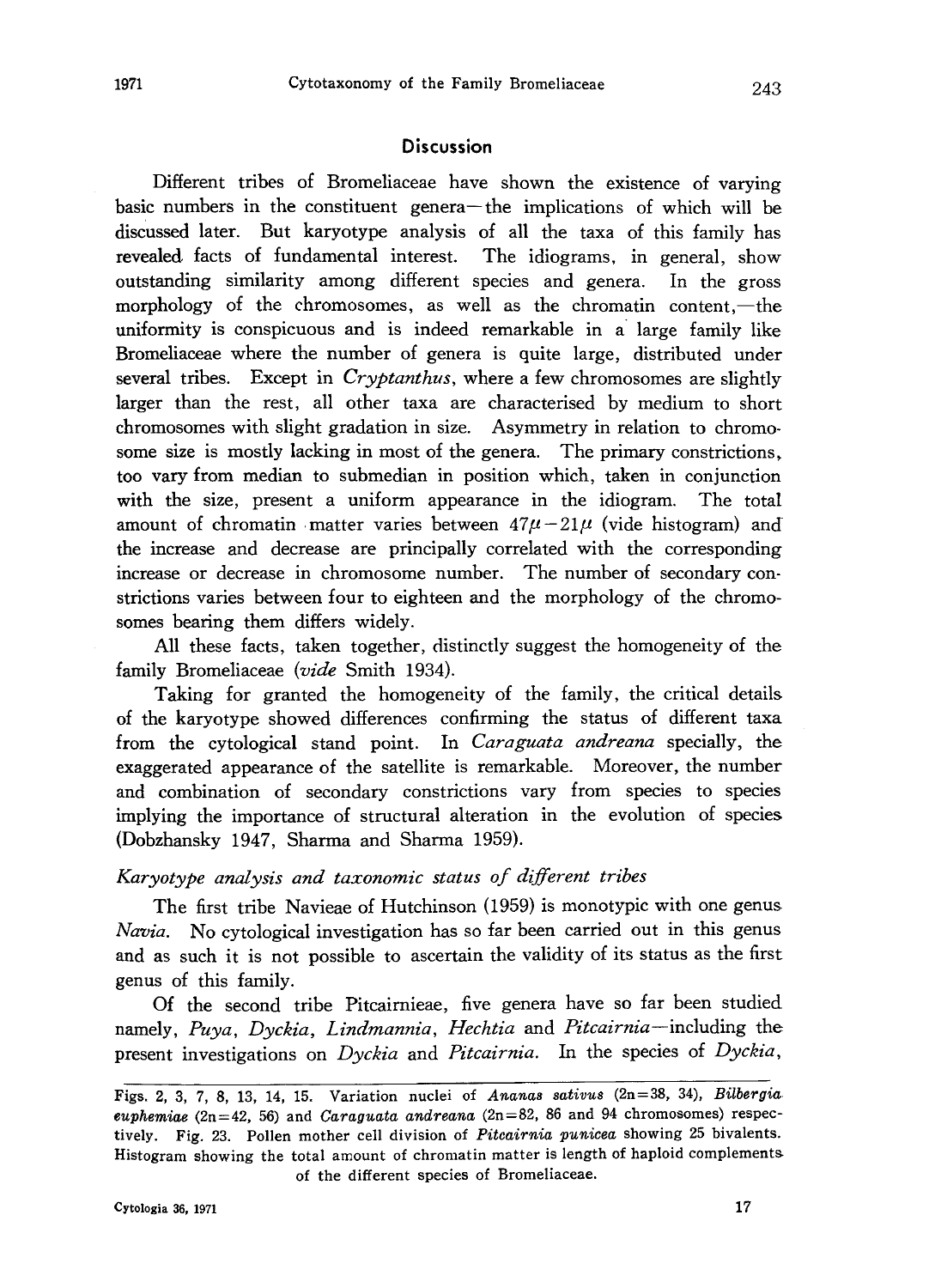clear  $2n=50$  and 100 chromosomes have been reported in the present investigation, whereas in *Pitcairnia*  $2n=50$  have been observed. In such individuals, meiosis shows 25 bivalents. Multiples of 25 chromosomes are common in other species of these genera as well (Lindschau 1933, Matsuura and Suto 1935). Similarly, in Puya (Lindschau 1933, Diers 1961, Favarger and Huynh 1965), Lindmania (Lindschau 1933) and Hectia (Lindschau 1933) too, the number represents a multiple of 25 chromosomes. Only in one species of Puya, that is P. chilensis Md.  $n=24$  (Tschischow 1956) has been observed which may be a later derivation. In Lindmannia penduliflora, the 2n chromosome number is approximately 120 (Lindschau 1933) which being an approximate number cannot be seriously taken into account. On the whole, the tribe Pitcairnieae has a uniform chromosome number which undoubtedly proves its homogeneity. In chromosome morphology, two species of Dyckia and one species of *Pitcairnia* show remarkable similarity, though the karyotypes differ in the number of satellited chromosomes. Therefore both from chromosome number and chromosome morphology-the tribe Pitcairnieae may be considered to represent a uniform grouping.

Of the tribe Tillandsieae, *Caraguata* and Tillandsia are the two genera which so far have been studied. They differ in their chromosome number (vide idiogram). All the species so far studied in Tillandsia indicate a basic set of 16 or 8  $(2n=32, 64, and 96)$  whereas the species of *Caraguata* represent a series of  $n=14$  (Lindschau 1933). In C. *zahnii*, Lindschau (1933) recorded  $2n=56$  chromosomes, whereas in C. andreana,  $2n=98$  chromosomes have been observed and counted in the present investigation. Evidently, the basic set may be 7 or 14. In absence of any data on the other genera in this family, it is difficult to ascertain the prevalent chromosome series in this group. However, the chromosome morphology of the species of Caraguata does not differ markedly from that of the other genera of this family. In fact a chromosome pair with extremely exaggerated secondary constriction region is common in both C-type chromosomes of Bilbergia vittata  $\times$  zebrina and C-type chromosomes in Caraguata andreana. Future researches are necessary to find out as to which of the two basic sets (7, 14, or 8, 16) represents the ancestral set for these genera. Chromosome morphology how ever shows a striking similarity between the taxa, and one can be easily derived from the other.

In C. andreana, in addition to normal karyotype, a high frequency of nuclei in the somatic tissue has been noted to contain 82, 86 and 94 chromosomes. Such altered nuclei may help in the formation of new genotypes by vegetative propagation through their participation in the formation of daughter shoots (Sharma 1956).

A number of genera in the tribe Bromelieae has been subjected to cytological study. Species of Ananas, because of the edible value, are ex tensively cultivated and all of those cultivated species show a haploid set of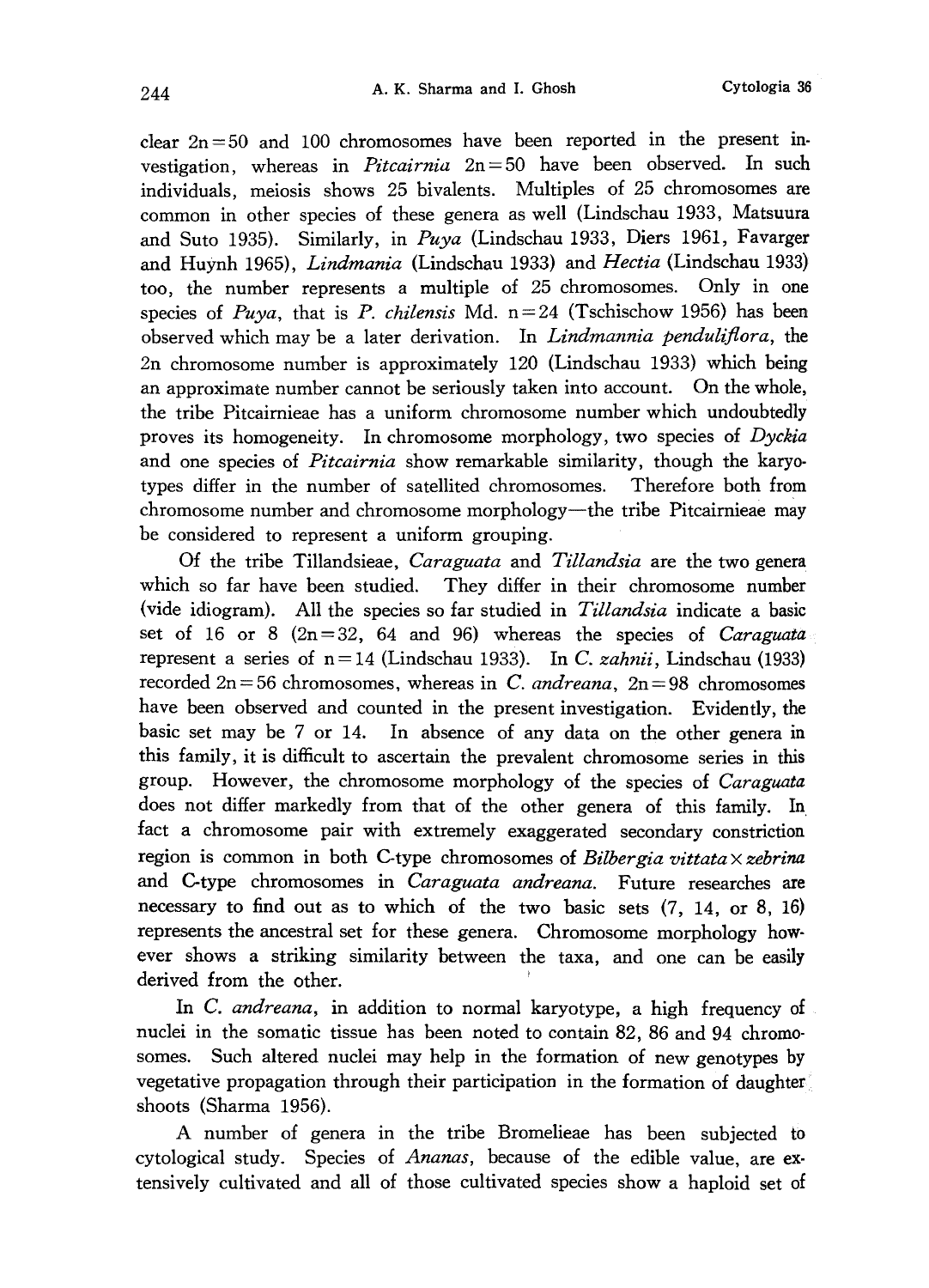25 chromosomes. In A. comosus, Collins and Kerns (1935) observed diploid, triploid and tetraploid individuals. Evidently intraspecific polyploidy has been an important factor in their evolution though otherwise the species principally differ in respect to their karyotype, indicating importance of structural changes of chromosomes in the evolution of species. Regarding chromosome number, all species of Ananas represent a rather uniform series. In Acanthostachys, Aechmea, Cannistrum and Pseudananas, similar series of 25 chromosomes has been recorded by Lindschau (1933). On the other hand different numbers have been noted especially in Cryptanthus, Bilbergia, Neoregelia, Bromelia and Nidularium (Collins and Kerns 1931, Lindschau 1933, Matsuura and Suto 1935). In Cryptanthus, previous report shows a distinct series of  $n=9$ and 18 chromosomes  $(2n=36$  and 54). Intraspecific polyploidy was recorded by Lindschau (1933) in C. bivittatus. In C. acaulis, aneuploid number has been found (2n=34 and 36, Matsuura and Suto 1935). On the other hand, of the 3 species studied in the present investigation C. bivittatus shows  $2n=36$ whereas  $2n=34$  chromosomes have been found in C. *praetextus* and C. *bromeloides*. In view of the facts that  $n=18$  is widespread in this genus and that in C. acaulis, 34 chromosomes have been found in certain individuals,  $n=17$  appears to be a later derivation. The derived nature of C. *praetextus*  $(2n=34)$  is also borne out by 3 pairs of chromosome in its karyotype having constrictions at two ends of chromosome (type B in C. praetextus).

The genus *Bilbergia* was characterized by the presence of multiples of 9 or 18 chromosomes in its 3 species as previously noted (Lindschau 1933, Matsuura and Suto 1935). In the 4 species studied by the present author  $2n=48$ , 50, 52 and 54 chromosomes have been recorded showing aneuploidy in this genus. The karyotypes however, indicate remarkable homogeneity not only in the size of chromosomes but also in the nature of constrictions. The species differ only in relation to minute change specially in chromosomes with secondary constrictions. In this genus therefore polyploidy, aneuploidy and structural changes of chromosomes have been effective factors in evolu tion. In all probability  $n=9$  and 18 represent the basic sets for this genus.

Summing up the situation from the karyotype data, meiotic study and chromosome number in Bromeliaceae, there seems little doubt that the entire family represents a homogeneous assemblage. This is specially borne out by their karyotypes which show remarkable uniformity in spite of minor differ ences accounting for the status of a taxon. The chromosome series though found to be varied yet show relation between one another, specially evidenced by the intraspecific variations. Certain chromosome series are however, con spicuous in particular tribes.

The four conspicuous series that have been found in different tribes are 8, 9, 25 and 7 restricted to a few species. It is not unlikely that 8 represents the original basic set from which other numbers might have been derived by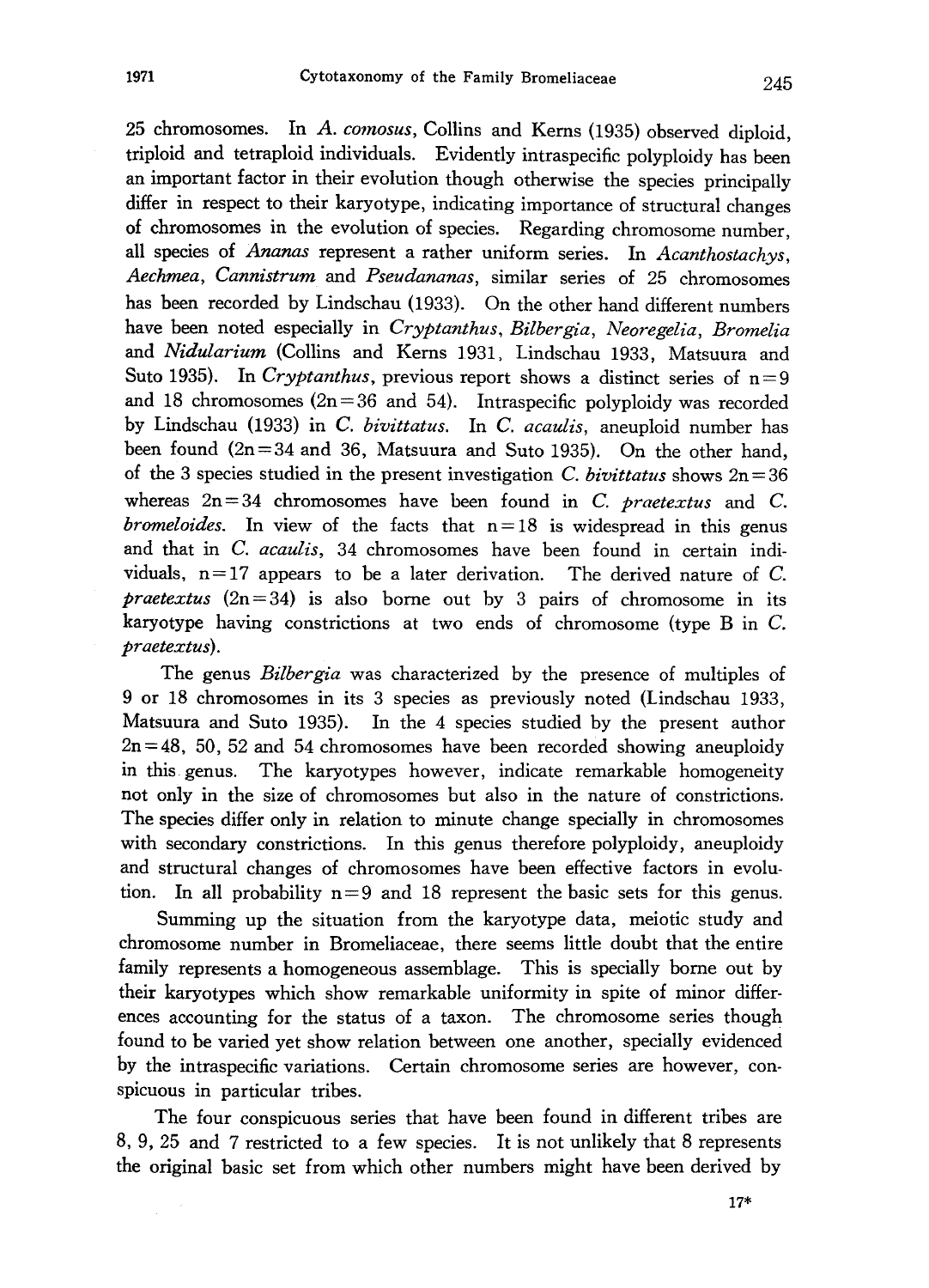either loss or addition of a chromosome. The number 25 is, in all probability, the result of extensive hybridization between species with 16 and 9 chromo somes respectively. In Tillandsieae the present chromosome series is 8 or 16. In Bromelieae, it is probably 9 and 25 whereas in Pitcairnieae—it is 25. In view of the fact that the karyotype data shows a homogeneity and the chromosome numbers show preponderance of different numbers in different tribes, a rearrangement of the different tribes may be suggested. Tillandsieae with the probable basic set of 8 should represent a primitive level whereas Pitcairnieae with the deep-seated series of 25 is the present climax in evolution. The intermediate stages are possibly represented by the genera included in Bromelieae, showing variable numbers, some of which are common to Tillandsieae whereas others find parallel in Pitcairnieae. In absence of any data on Navieae, it is difficult to ascertain its systematic status. For the present it should be retained in its present position as given by Hutchinson.

The present investigation therefore puts forward an idea that in this family polyploidy, aneuploidy, extensive hybridization and structural alteration of chromosomes have been principally responsible for evolution. The cytological data presented above, taken in conjunction with the previous records, confirm the homogeneity of the family Bromeliaceae but suggest a rearrangement of the tribes on phylogenetic grounds.

#### Summary

Detailed karyotype studies have been carried out on 15 different species and varieties belonging to 7 genera of Bromeliaceae, viz. Ananas, Bilbergia, Caraguata, Cryptanthus, Dyckia, Neoregelia and Pitcairnia.

Although gross homogeneity in the karyotype among the members of the 7 genera is noticed, yet a critical analysis shows that each species and variety is characterised by the distinctive karyotype of its own, particularly in nature of secondary constriction-so structural alteration of chromosomes has been the prime factor in evolution within the family.

Out of the 4 tribes within this family, in Tillandsieae, the prevalent chromo some series is 8 or 16; in Bromelieae it is 9, 18 and 25 and in Pitcairnieae it is 25. It has been suggested that 8 represents the basic set for this family from which other numbers might have been derived. On the basis of past report and present investigations a rearrangement of different tribes is sug gested-Tillandsieae with its basic set of 8 should represent primitive whereas Pitcairnieae with a series of 25 forms the present climax of evolution. The intermediate stages are possibly represented by Bromelieae some of which are common to Tillandsieae and others with Pitcairnieae.

### Addenda

Since the paper went to press, an extensive and critical work on Bromeliaceae has been published by C. J. Marchant in Kew Bulletin, 21: